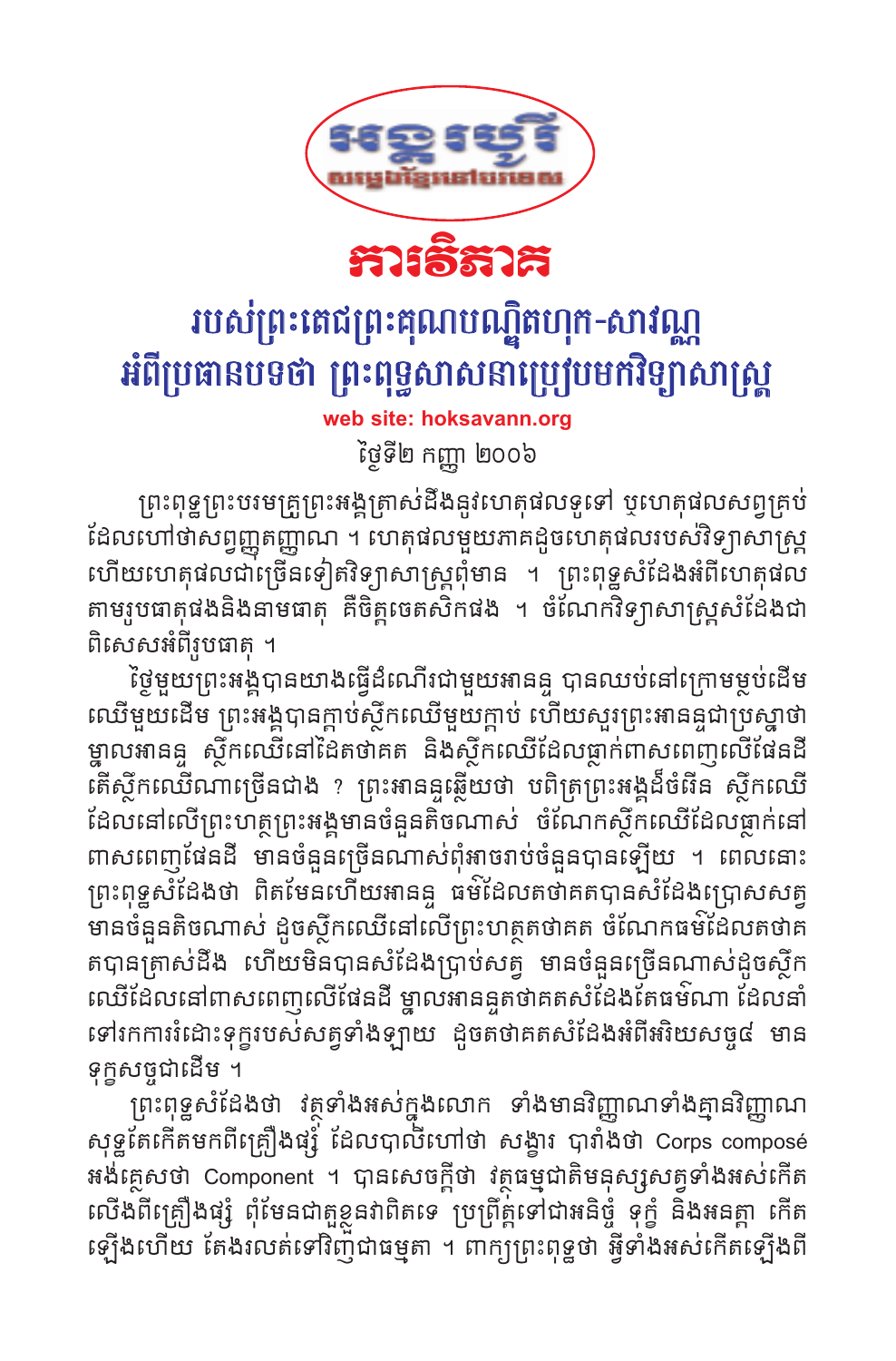គ្រឿងផ្សំ ដែលហៅថាសង្ខារនោះ ចាត់ទុកជាមូលដ្ឋាននៃវិទ្យាសាស្ត្រ ព្រោះអ្នកប្រា ជ្ញវិទ្យាសាស្ត្រផ្នែករូបវិទ្យាក្ដី គីមីវិទ្យាក្ដី រកឃើញថា វិត្ថុធាតុទាំងអស់កើតទ្បើងពី គ្រឿងផ្សំដោយធាតុយ៉ាងល្អិត ដែលហៅថាបរមាណូ (atom) ដែលផ្គុំគ្នាច្រើនកើត ជាកោសិកា (molecule) ហើយវត្ថុធាតុម៉្យាងកើតឡើងដោយខ្លួនវា ដូចជាទឹកដីភ្លើង<br>ខ្យល់ព្រះអាទិត្យព្រះច័ន្ទជាដើម គ្មានអ្នកណាបង្កើតទេ គឺកើតទ្បើងតាមធម្មតារបស់ លោកធាតុ ។ វត្ថុធាតុម៉្យាងទៀត កើតទ្បើងពីបញ្ញារបស់មនុស្ស យកវត្ថុផ្សេងៗមក ផ្សំគ្នា ដើម្បីបង្កើតជាទីលំនៅ ប្រដាប់ប្រដាប្រើប្រាស់ គ្រឿងបរិភោគជាដើម ដូចជា ផ្ទះសម្បែង រថយន្ត អាកាសយាន ចំណីអាហារគ្រប់យ៉ាងជាដើម ។ ត្រង់ផ្នែករូប ធាតុនេះ ព្រះពុទ្ឋសាសនានិងវិទ្យាសាស្ត្រមានហេតុផលស្របគ្នា ។

នៅក្នុងបរមត្ថុអភិធម្មរបស់ព្រះពុទ្ឋសាសនាផ្នែករូប បាននិយាយអំពីអរិនិញ្ចេត រូប៨គឺ បឋវិ អាបោ តេជោ វាយោ គគ្នោរសោ វណ្ណោរសោ ឱជា តែងនៅជាមួយគ្នា ពុំអាចបែងចែកឲ្យដាច់ពីគ្នាបានទ្បើយ គ្រង់នេះហើយដែលស្របនឹងវិទ្យាសាស្ត្រ ថា វត្ថុល្អិតដែលជាបរមាណូ ពុំអាចញែកឲ្យដាច់ពីគ្នា ដួចពុទ្ឋសាសនាពោលដែរ ។ ដោយព្រះពុទ្ឋសាសនានិងវិទ្យាសាស្ត្រមានន័យស្របគ្នា វវាងហេតុនិងផលនេះហើ យ ដែលអាចនិយាយបានថា ទៅអនាគតទៀត បើអ្នកវិទ្យាសាស្ត្ររកឃើញការពិត នេះកាន់តែច្រើនឡើង នោះនឹងធ្វើឲ្យគេយល់ការពិតរបស់ព្រះពុទ្ឋសាសនា កាន់តែ ជ្រៅជ្រះឡើងដែរ ។ បានសេចក្ដីថា បើគេជឿហេតុផលរបស់វិទ្យាសាស្ត្រ ក៏ទុកដូច ជាគេជឿហេតុផលរបស់ព្រះពុទ្ឋសាសនាដែរ ។ ត្រង់នេះបញ្ជាក់ថា ពុទ្ឋសាសនិកជ នខ្មែរមានវិចារណញ្ញាណដ៏ជ្រៅ ក្នុងការជ្រើសរើសជំនឿរបស់ខ្លួនចំពោះព្រះពុទ្ឋ សាសនា ដែលជាសាសនាមានហេតុផលតាមលក្ខណៈវិទ្យាសាស្ត្រ ដែលខុសគ្នា តែត្រង់វិទ្យាសាស្ត្រស្វែងរកសុខឲ្យមនុស្សនិងសង្គមមនុស្ស ជាលោកសច្ច: ចំ-ណែកព្រះពុទ្ឋសាសនារកសុខឲ្យមនុស្សនិងសង្គមមនុស្ស មិនត្រឹមលោកបច្ចុប្បន្ន នេះទេ ថែមទាំងរកសុខឲ្យមនុស្សជាលោកុត្តរសច្ច: ប្ឫនិញ្វូនសច្ច: រំលត់សេចក្តីទុក្ខ ទាំងស្រុងតែម្តង ។

ភាពស្របគ្នាវវាងព្រះពុទ្ធសាសនានិងវិទ្យាសាស្រ្តគឺ ជំនឿត្រូវតែស្ថិតនៅលើ ហេតុផល ហើយផលណាមួយកើតទ្បើងមកពីមានហេតុ ។ ពុទ្ធសាសនានិយាយ អំពីត្រៃលក្ខណធម៌ អនិច្ចំ ទុក្ខំ និងអនត្តា ដែលជាលក្ខណ:របស់វត្ថុធាតុទាំងអស់ ទាំងមានវិញ្ញាណ ទាំងគ្មានវិញ្ញាណ ចំណែកវិទ្យាសាស្ត្រនិយាយថា វត្ថុទាំងឡាយ តែងមានការផ្លាស់ប្តូរតាមការពិសោធន៍ផ្នែករូបវិទ្យា និងគីមីវិទ្យា ។ ពុទ្ឋសាសនានិ យាយថា ផលវិបាកដែលកើតចេញបីហេតុមួយហើយ អាចជាហេតុនៃផលវិបាក ដទៃតទៅទៀត ដែលមាននិយាយក្នុងវដ្ដ:៣គឺ កិលេសវដ្ដ: អវិជ្ជាវដ្ដ: ឧបាទាន អាច កើតមានកម្មវដ្ត: ការកសាងកម្មហើយកើតវិបាកវដ្ត: គឺផលរបស់កម្ម ។ ចំណែកវិ ទ្យាសាស្ត្រនិយាយថា រុក្ខជាតិគ្រប់ប្រភេទ ដែលដុះលូតលាស់ចេញជាដើមផ្តែផ្កា